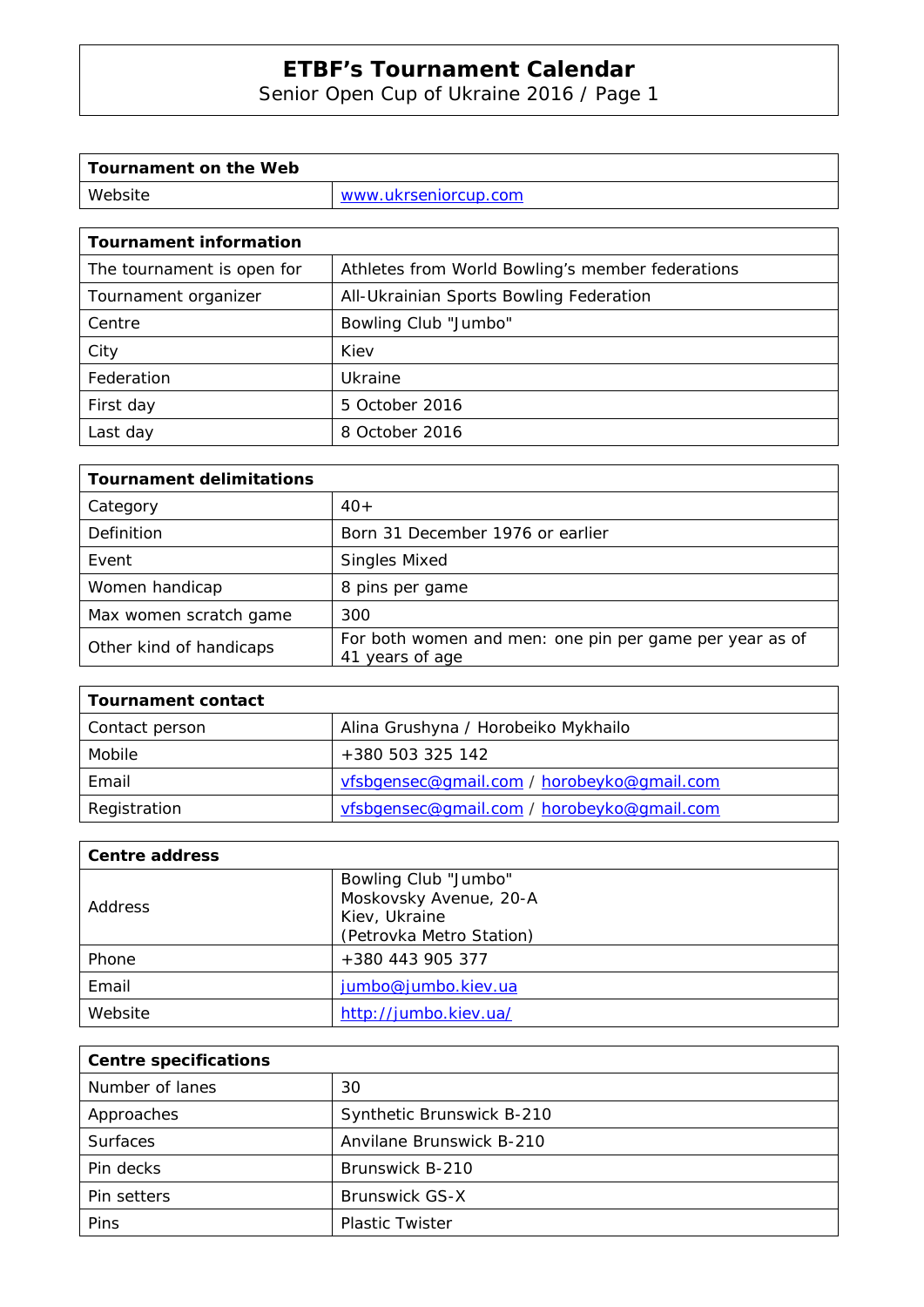Senior Open Cup of Ukraine 2016 / Page 2

| Score system                   | <b>Brunswick Vector</b>  |  |
|--------------------------------|--------------------------|--|
|                                |                          |  |
| <b>Dressing specifications</b> |                          |  |
| Oil machine                    | Kegel Kustodian          |  |
| Oil                            | <b>Brunswick Control</b> |  |
| Cleaner                        | AMF Formula ACC          |  |
| Pattern prepared by            | Not informed             |  |
| Dressing done by               | Not informed             |  |

| Prize money specifications |       |
|----------------------------|-------|
| Prize fund status          | Fixed |
| Tax on prizes              | No    |

| Prize money expressed in €                  |                      |
|---------------------------------------------|----------------------|
| <b>Position</b>                             | <b>Singles Mixed</b> |
| Position 1                                  | 1.700                |
| Position 2                                  | 1.300                |
| Position 3                                  | 1.000                |
| Position 4                                  | 800                  |
| Position 5-8                                | 550                  |
| Position 9-12                               | 350                  |
| Position 13-16                              | 300                  |
| Position 17-20                              | 250                  |
| Position 21-24                              | 200                  |
| Position 25-28                              | 100                  |
| Total                                       | 11.800               |
| Special prize for best scratch score: € 200 |                      |

In case of a tie, the player with the highest score in any other squad will win

#### **Tournament format**

#### **Qualification**

6 games, entries and re-entries

#### **High-Low**

The highest and the lowest game in a series added together

#### **Desperado squad**

1 game

### **28 athletes will qualify for the final steps**

Top 20 from the general standing, seeded 1-20 Top 4 from the High-Low standing, seeded 21-24 Top 4 from the desperado standing, seeded 25-28

### **Groups are made up as follows:**

Group G: Athletes seeded 25-28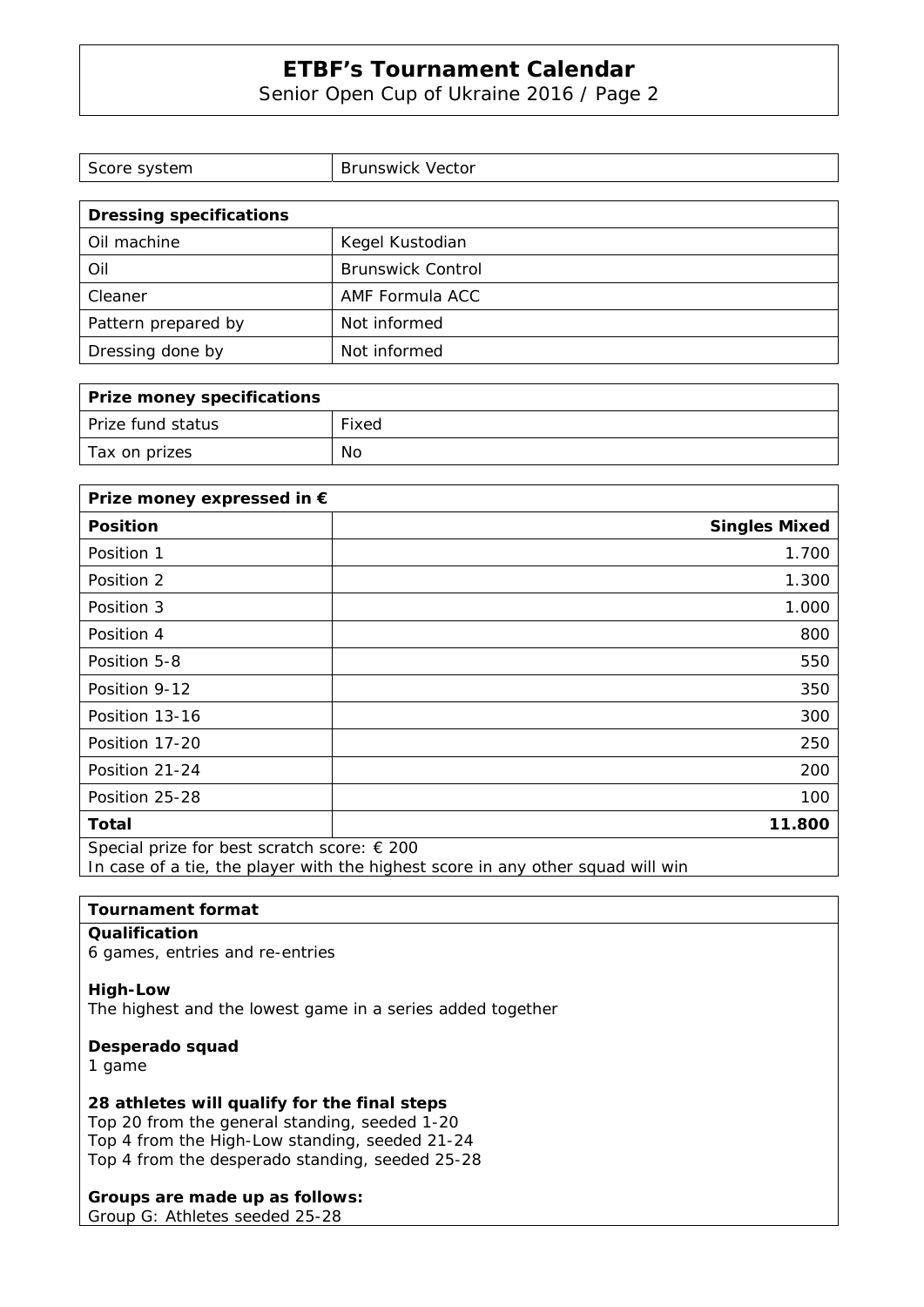Senior Open Cup of Ukraine 2016 / Page 3

Group F: Athletes seeded 21-24 Group E: Athletes seeded 17-20 Group D: Athletes seeded 13-16 Group C: Athletes seeded 9-12 Group B: Athletes seeded 5-8 Group A: Athletes seeded 1-4

#### **Final step 1**

The athletes from Group F and G will participate in this step There will be four matches over 2 games, total pin fall to count In each match the highest seeded will meet the lowest seeded, i.e. 21 vs. 28, 22 vs. 27 etc. The four winners of the matches will continue to step 2

#### **Final step 2**

Athletes from step 1 and athletes in Group E will bowl 2 games, total pin fall to count The four highest scoring athletes will continue to step 3

### **Final step 3**

Athletes from step 2 and athletes in Group D will bowl 2 games, total pin fall to count The four highest scoring athletes will continue to step 4

#### **Final step 4**

Athletes from step 3 and athletes in Group C will bowl 2 games, total pin fall to count The four highest scoring athletes will continue to step 5

#### **Final step 5**

Athletes from step 4 and athletes in Group B will bowl 2 games, total pin fall to count The four highest scoring athletes will continue to step 6

#### **Final step 6**

Athletes from step 5 and athletes in Group A will bowl 2 games, total pin fall to count The four highest scoring athletes will continue to step 6

### **Final Step 7**

The four athletes continuing from step 6 will bowl 2 games, total pin fall to count

#### **Final step 8A**

The two lowest scoring athletes in step 7 will bowl 2 games, total pin fall to count for position 3 and 4 in the competition

#### **Final step 8B**

The two highest scoring athletes in step 7 will bowl 2 games, total pin fall to count for position 1 and 2 in the competition

#### **Tournament tie rules**

#### **Qualification**

In case of a tie in the qualification, the athlete with the highest last game will be highest ranked, then the athlete with the highest second last game etc.

#### **Desperado and High-Low**

In case of a tie in the Desperado squad or the High-Low competition, the player with the highest position in the qualification will be ranked higher.

#### **All final steps**

In case of a tie in any match, or a position qualifying for the next final step, a one ball roll-off on a full set of pins will be played, repeated until the tie is broken.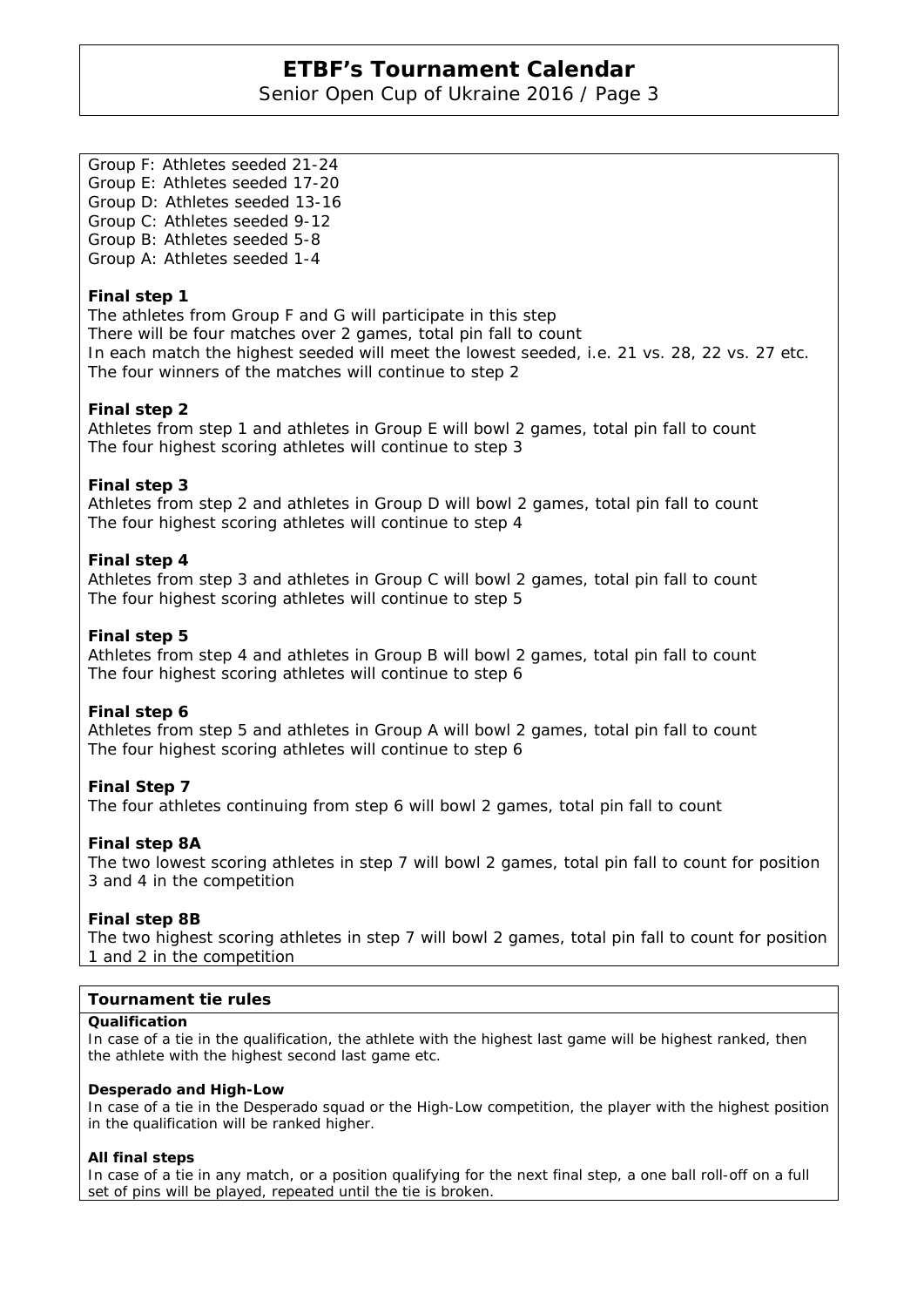Senior Open Cup of Ukraine 2016 / Page 4

| Lane assignments and lane movements |                                            |  |  |
|-------------------------------------|--------------------------------------------|--|--|
| Lane draws                          | By the tournament management               |  |  |
| Athletes per pair in squads         | Four                                       |  |  |
| Frequency of movement               | Odd lanes move left, even lanes move right |  |  |
| Movement method                     | After each game                            |  |  |
| Number of lanes to move             | Two                                        |  |  |

| <b>Booking policies</b>    |                                         |
|----------------------------|-----------------------------------------|
| Booking restriction before | Three squads                            |
| Booking restriction during | Maximum three non-played entries        |
| Total number of bookings   | Unlimited                               |
| Booking cancellations      | Possible                                |
| Registration deadline      | 30 minutes before scheduled squad times |

| Qualification squads and fees in $\epsilon$ |                          |            |       |                          |                  |          |
|---------------------------------------------|--------------------------|------------|-------|--------------------------|------------------|----------|
| Squad                                       | Day                      | Date       | Time  | <b>Spots</b>             | <b>Entry fee</b> | Re-entry |
| Squad 01                                    |                          |            | 09.00 | 60                       | 60               | 40       |
| Squad 02                                    | Wednesday                | 05.10.2016 | 13.00 | 60                       | 60               | 40       |
| Squad 03                                    |                          |            | 17.00 | 60                       | 60               | 40       |
| Squad 04                                    |                          |            | 09.00 | 60                       | 80               | 60       |
| Squad 05                                    | Thursday                 | 06.10.2016 | 13.00 | 60                       | 80               | 60       |
| Squad 06                                    |                          |            | 17.00 | 60                       | 80               | 60       |
| Squad 07                                    |                          |            | 09.00 | 60                       | 100              | 80       |
| Squad 08                                    | Friday                   | 07.10.2016 | 13.00 | 60                       | 100              | 80       |
| Squad 09                                    |                          |            | 17.00 | 60                       | 100              | 80       |
| Squad 10                                    | Saturday                 | 08.10.2016 | 09.00 | 60                       | 120              | 100      |
| Desperado                                   |                          |            | 12.00 | $\overline{\phantom{a}}$ | 50               | -        |
| High Low                                    | $\overline{\phantom{a}}$ |            |       |                          | 15               |          |
|                                             |                          |            |       |                          |                  |          |

The number of spots available in the different squads may be changed by the organizer

| Schedule for the final steps |
|------------------------------|
| Saturday 8 October 2016      |
| 13.30-14.15: Final step 1    |
| 14.15-15.00: Final step 2    |
| 15.00-15.45: Final step 3    |
| 15.45-16.30: Final step 4    |
| 16.30-17.15: Final step 5    |
| 17.15-18.00: Final step 6    |
| 18.00-18.45: Final step 7    |
| 18.45-19.30: Final step 8    |
| 19.30-20.00: Award Ceremony  |
| 20.00: Festive Banquet       |

#### **Hotels provided by the organizer**